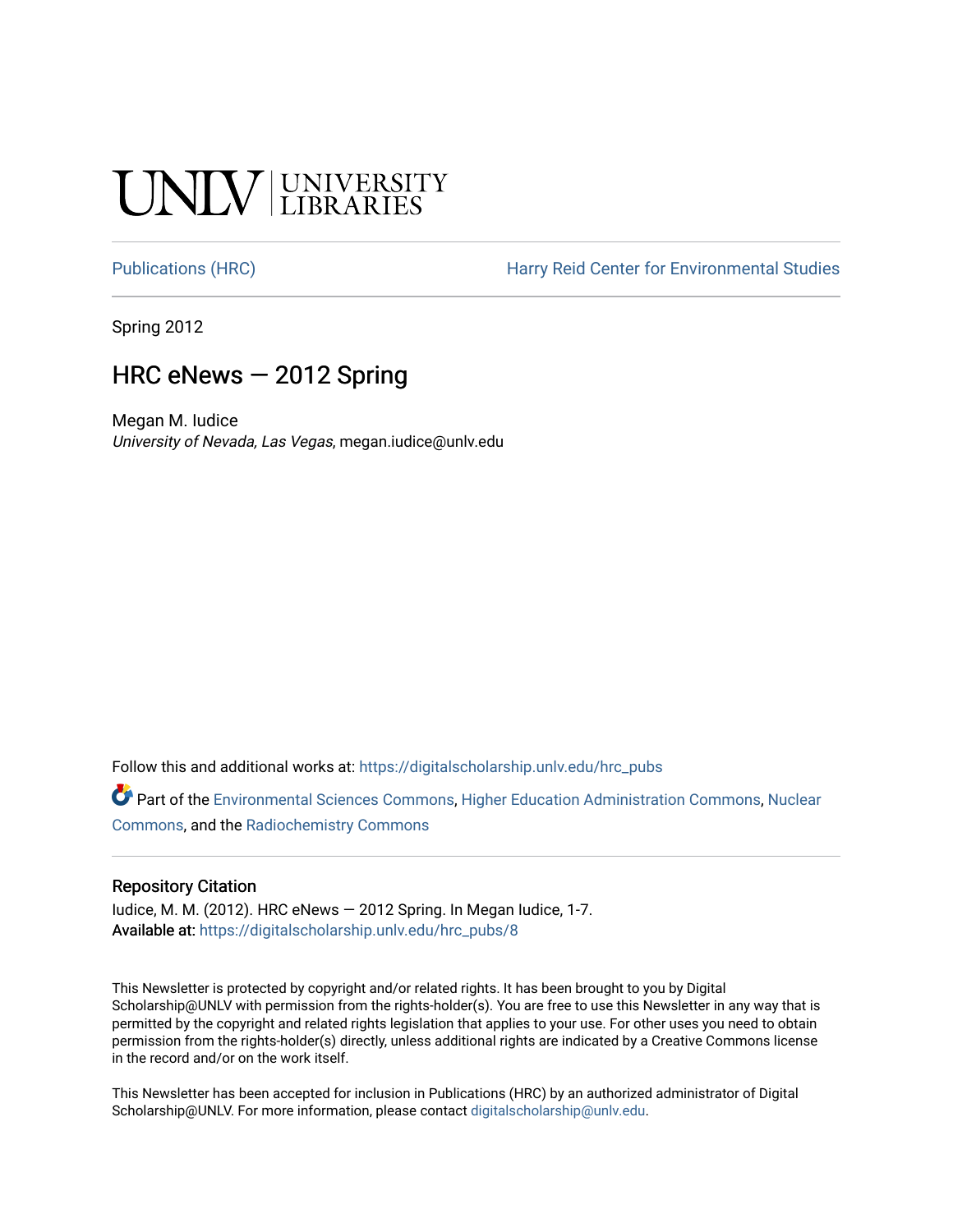# **HARRY CENTER D**

### **eNews Spring 2012**

# **ANNOUNCEMENTS**

After 22 years of service, **Ruby Bynum** retired from the Harry Reid Center/UNLV in March 2012. A farewell reception was held on Thursday, March 22<sup>nd</sup>.

**Paul Seidler** has received an appointment from President Obama to serve as a member of the Senior Executive Service. His position in the Environmental Management Program as an EM-3 is the highest level appointee, reporting to David Huizenga EM-1. The program represents about \$6 billion of the Department of Energy's (DOE) annual budget and is responsible for the safe clean-up ofthe cold war nuclear weapon complex. Paul will be responsible for Congressional affairs, policy, media and all external relations including management of advisory boards and the Citizen Advisory Boards. He does intend to return to UNLV at the end ofthe President's first term and is excited to continue developing the accelerator facility and research programs to create economic growth and diversification.

#### **ACCOMPLISHMENTS**

**Dr. Oliver Hemmers** and **Dr. Allen Johnson** represented HRC and UNLV's Clean Energy programs at the annual Young Professionals in Energy (YPE) Summit in Las Vegas, held April 23-25, 2012. The booth, entitled "Clean Energy Education and Research are Hot in Nevada," also featured UNR and DRI, and was in cooperation with the Nevada Institute for Renewable Energy Commercialization (NIREC), whose aim was to highlight the Nevada System of Higher Education's (NSHE) capabilities in clean energy.

**Dr. Oliver Hemmers** was interviewed for an article recently appearing in Nevada Business Magazine, titled "Alternative Energy, Still Energetic?"

The UNLV Accelerator Program, including **Paul Seidler** and **Robert O'Brien,** was recently featured on 8 News Now, KLAS-TV story as

# **Contact**

HRC eNews is a monthly electronic newsletter to keep individuals informed about developments at the Harry Reid Center for Environmental Studies, located on the campus of the University of Nevada, Las Vegas. Current and past issues of HRC eNews are available online. Editor: Megan ludice.

Forward this to a friend \*IIFNOT:ARCHIVE\_PAGEI\* View email in a browser \*IEND:IFI\*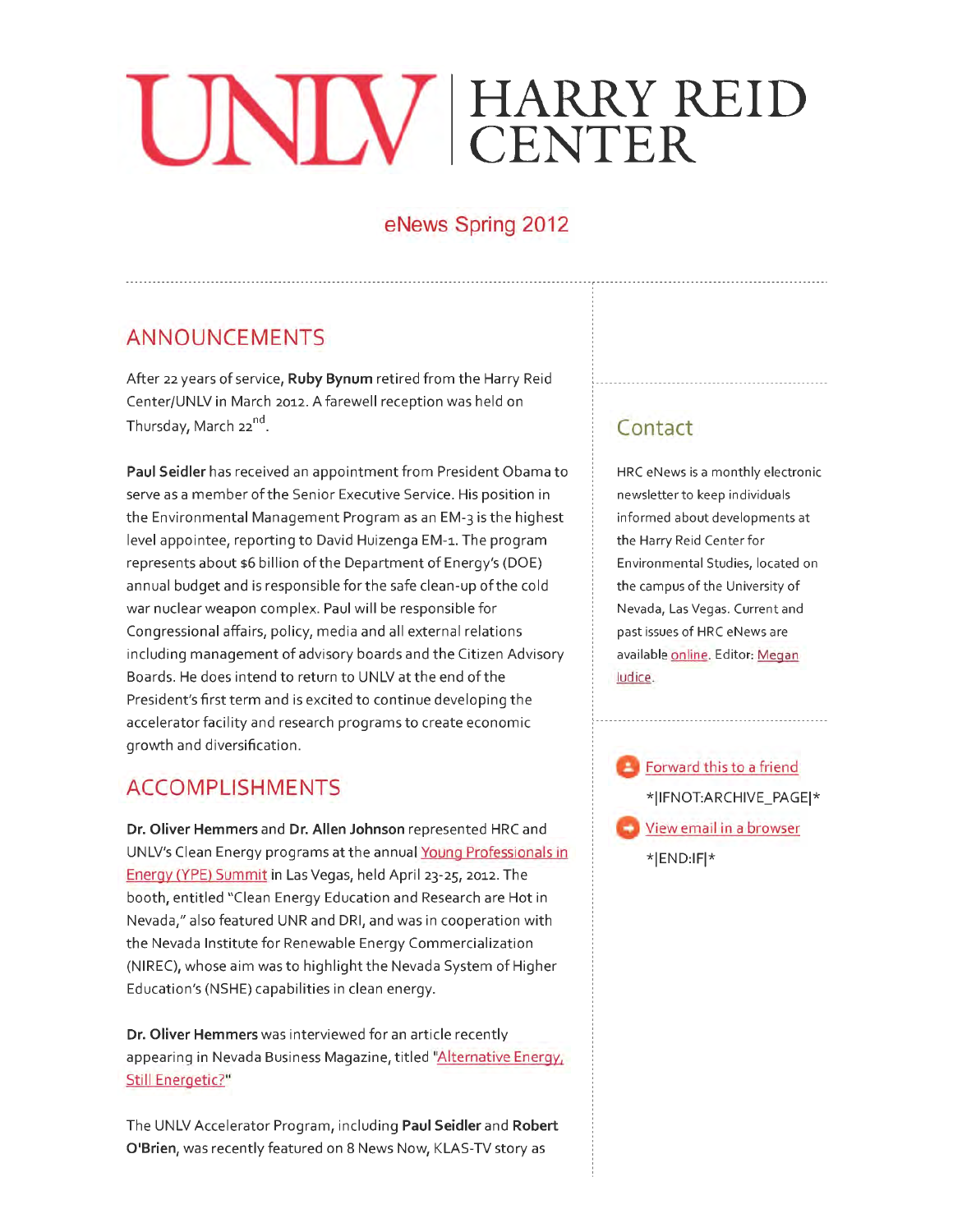part of their I-Team Game Changer series, "Game Changers: Education Plays Role in Nevada's Economic Health."

**Dr. Denis Beller** attended a two-week Nuclear Criticality Safety course at the Los Alamos National Laboratory and at the Device Assembly Facility at the Nevada National Security Site (aka NTS). The course, which was sponsored by the DOE/NNSA Nuclear Criticality Safety Program, involved education and training about nuclear criticality accidents in the U.S. and Russia and how to prevent them in the future. The second week included hands-on exercises putting together sub-critical assemblies of highlyenriched (or weapons-grade) uranium as well as remote assembly of the critical machine known as "Flattop."

The Harry Reid Center and several political science students were chosen to volunteer as assistants with President Barack Obama's visit to the UPS refueling station in Southern Nevada in January. **Kathy Lauckner** was particularly interested in helping with the visit because of its energy theme and the alternative-fueled shipping and delivery trucks that were displayed.

**Dr. Ken Czerwinski** received additional funding from Idaho National Laboratory for the project titled *Speciation Behavior of Americium Under Recycling Conditions* in the amount of \$6o,ooo. The project has been extended until September 30, 2012.

**Dr. AI Sattelberger** has been elected Chair of the Chemistry Section of the American Association for Advancement of Science (AAAS). AAAS is an international non-profit organization dedicated to advancing science around the world by serving as an educator, leader, spokesperson and professional association. Dr. Sattelberger has graduate faculty status in the Radiochemistry program and is a member of the solid phase sub- group, specifically low-valent technetium synthesis.

#### **Solid Phase Sub-Group, Radiochemistry Program**

Front Row: Dr. Paul Forster, Dr. Alfred Sattelberger, Dr. Eunja Kim, Dr. Daniel Rego

Back Row: Vanessa Sanders, Maryline Ferrier, William Kerlin, Bradley Childs, Dr. Ken Czerwinski,



Edward Mausolf, Erik Johnstone, Dr. Phil Week and Dr. Frederic Poineau

Researchers from the Pacific Northwest National Laboratory (PNNL) recently utilized the HRC Transmission Electron Microscope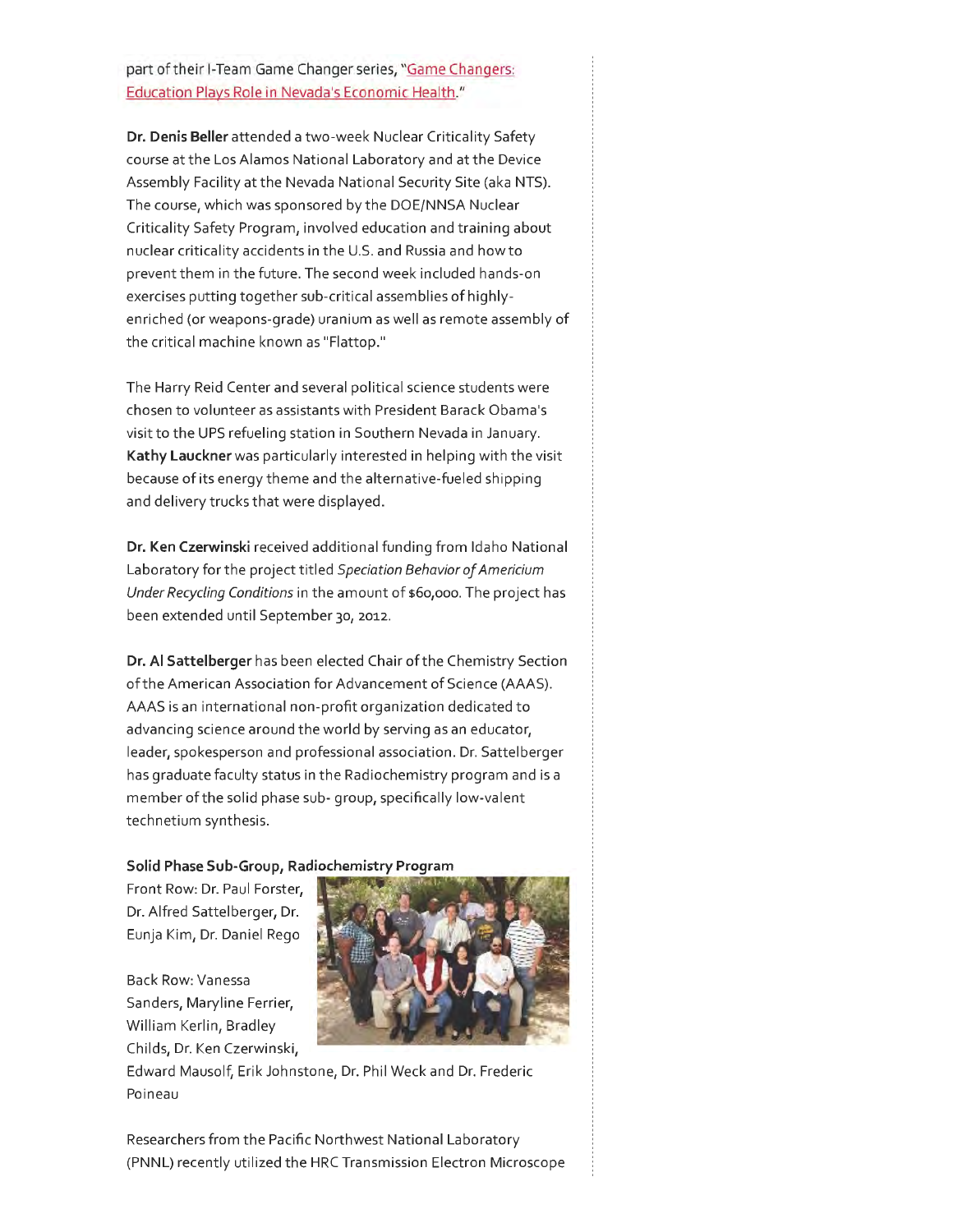(TEM) facility to further their research on the environmental chemistry of plutonium. The collaborative work with Dr. Edgar Buck at PNNL appeared in the March 2012 issue of PNNL news.

UNLV Nuclear Engineering Ph.D. candidate **Kimberly Clark**  prepared a presentation for the NNSA Nuclear Criticality Safety Program (NCSP) FY11 Accomplishments Technical Seminar at Oak Ridge National Laboratory, TN, on March 13 and 14, 2012, based on the completed Los Alamos National Lab (LANL)-sponsored research project and her current doctoral dissertation work as an intern at LANL. The presentation was given by Dr. William Myers and entitled, "Comparison of MCNP-based Transport Codes for Subcritical Calculations." **Kimberly Clark,** Avneet Sood, William Myers, Jesson Hutchinson, **Denis Beller.** 

**Dr. Denis Beller** attended a US DOE Material Protection, Control, and Accounting Technologies (MPACT) Working Group meeting at Savannah River National Laboratory, Georgia, March 13-15, 2012 and gave a presentation based on UNLV research sponsored by Pacific Northwest National Laboratory and the DOE Nuclear Energy University Program (via Idaho National Laboratory). The presentation was entitled, "Update on ultra-Depleted Uranium (uDU)-based Fast Fission Detector." Janelle Droessler, David Hatchett, and **Denis Beller.** 

**Dr. Denis Beller** attended the 2012 Nuclear and Emerging Technologies for Space conference in The Woodlands, TX, March 21-23, 2012, to develop collaborations for future research in space nuclear power and propulsion and in space radiation transport and effects. While there he also met with leaders and directors from the Center for Space Nuclear Power, Aerojet Corporation, NASA Glenn, and NASA Marshal.

**Dr. Denis Beller** submitted a letter of interest on March 2, 2012 to the NSHE Nevada Space Grant Consortium for the FY 2012 NASA Cooperative Agreement Notice (CAN) for the Experimental Program to Stimulate Competitive Research (EPSCoR): "SAFE Space Nuclear Rocket Testing in Nevada," PI Research professor **Denis Beller.** UNLV collaborators included professors Mohamed Trabia, Brendan O'Toole, Yi-Tung Chen, and William Culbreth; UNR collaborator Prof. Chanwoo Park; DRI collaborator research professor Clay Cooper; NASA/Industry collaborators Marshall Space Flight Center, Glenn Research Center, Aerojet Corporation, Center for Space Nuclear Research, and Los Alamos National Laboratory.

**Maryline Ferrier** passed her qualifying exam on March 23, 2012.

**Keri Campbell** and **Maryline Ferrier** were selected to participate in the DOE sponsored Radiochemistry Fuel Cycle Summer School at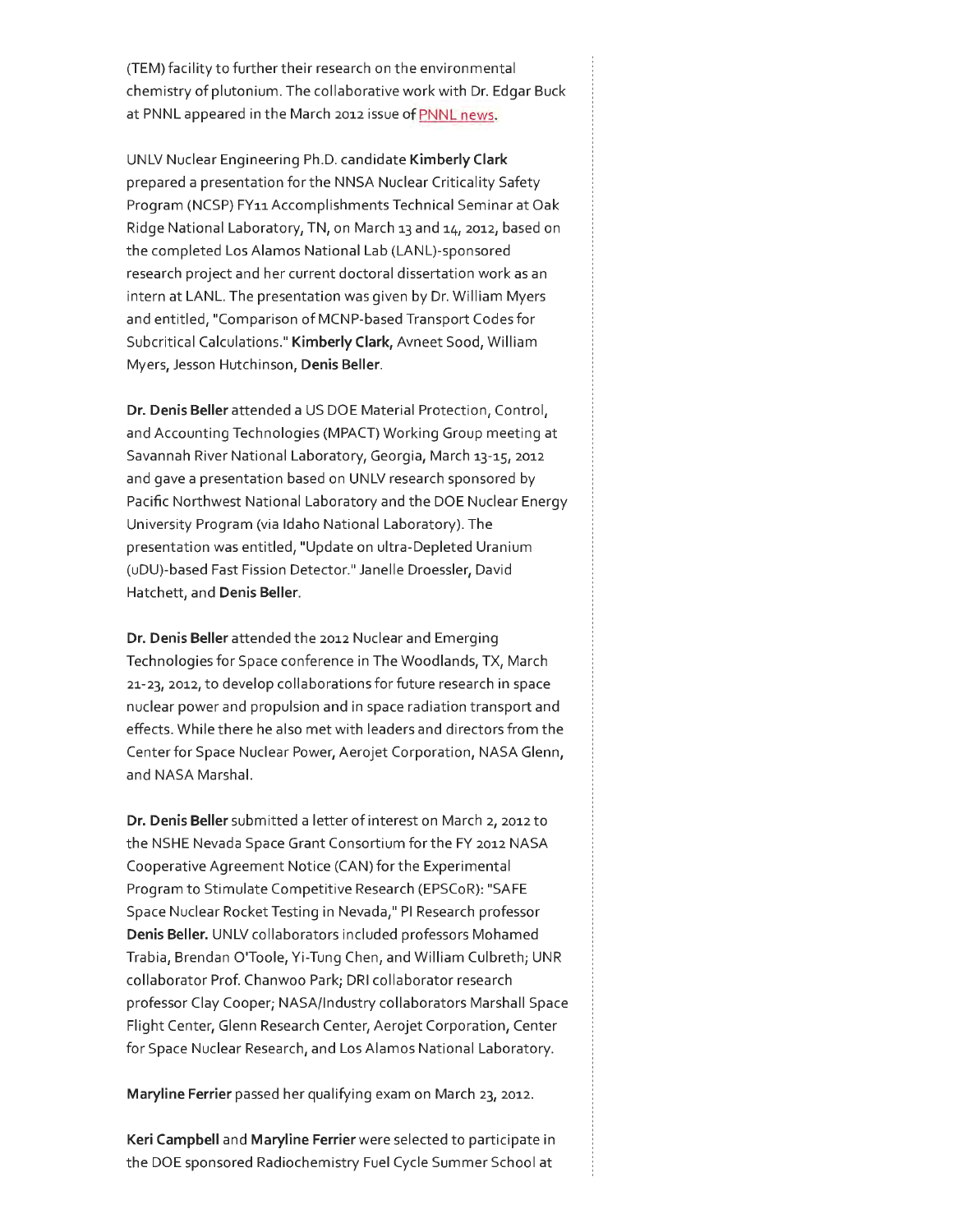UNLV for summer 2012 as TA's. Twelve students from various universities will be selected to participate in the summer school, in its third year at the radiochemistry program.

Several students in the radiochemistry program have been selected to participate in summer internships at national laboratories and industry. Congratulations to: **John Despotopulos, Jeff Rolfes** and **Marc Fitzgerald,** Lawrence Livermore National Laboratory (LLNL); **Audrey Roman** and **Balazs Bene,** Los Alamos National Laboratory (LANL); **Edward Mausolf,** TerraPower.

**Dr. Ken Czerwinski** was recently awarded \$1o,ooo from Lawrence Livermore National Laboratory for the project titled Natural Uranium Oxide Samples.

Louisiana State University's National Center for Biological Research and Training (NCBRT) has partnered with the UNLV Harry Reid Center to establish an NCBRT Distribution Center at UNLV. Beginning in mid-May LSU will be shipping training materials and support equipment to the UNLV Harry Reid Center. The UNLV HRC will be responsible for shipping NCBRT training materials, manuals and specialized equipment to various training locations throughout the western United States. This project is the first step in building a future collaborative partnership between LSU and the UNLV Harry Reid Center.

Dr. O'Toole in Mechanical Engineering and **Robert O'Brien** of HRC were awarded a Collaborative Team Award through the Faculty Opportunity Awards Program . The title ofthe project is "Exploring the Near Space Environment with High Altitude Balloon Sensors (HABS)." They will be hiring students and designing and building a data collection system to be flown aboard a high altitude balloon. The initial data collection will include high quality images, air sample monitoring and radiation level measurements. The ultimate goal of the project is to get a tested and robust sensor project aboard a NASA launch as well as applying for outside funding. Some ofthe launches will be flown in coordination with a group in the Department of Physics at UNLV.

Radiochemistry is very excited to announce that the U.S. Departments of Homeland Security and Defense, acting through the Medical University of South Carolina (MUSC) and the South Carolina Universities Research and Education Foundation (SCUREF), have offered the Nuclear Forensics Graduate Fellowship to three of UNLV students, **Marc Fitzgerald, Derek Mclain** and **Jeff Rolfes,** in recognition oftheir academic accomplishments.

Students in the UNLV American Nuclear Society Student Section successfully organized and executed the American Nuclear Society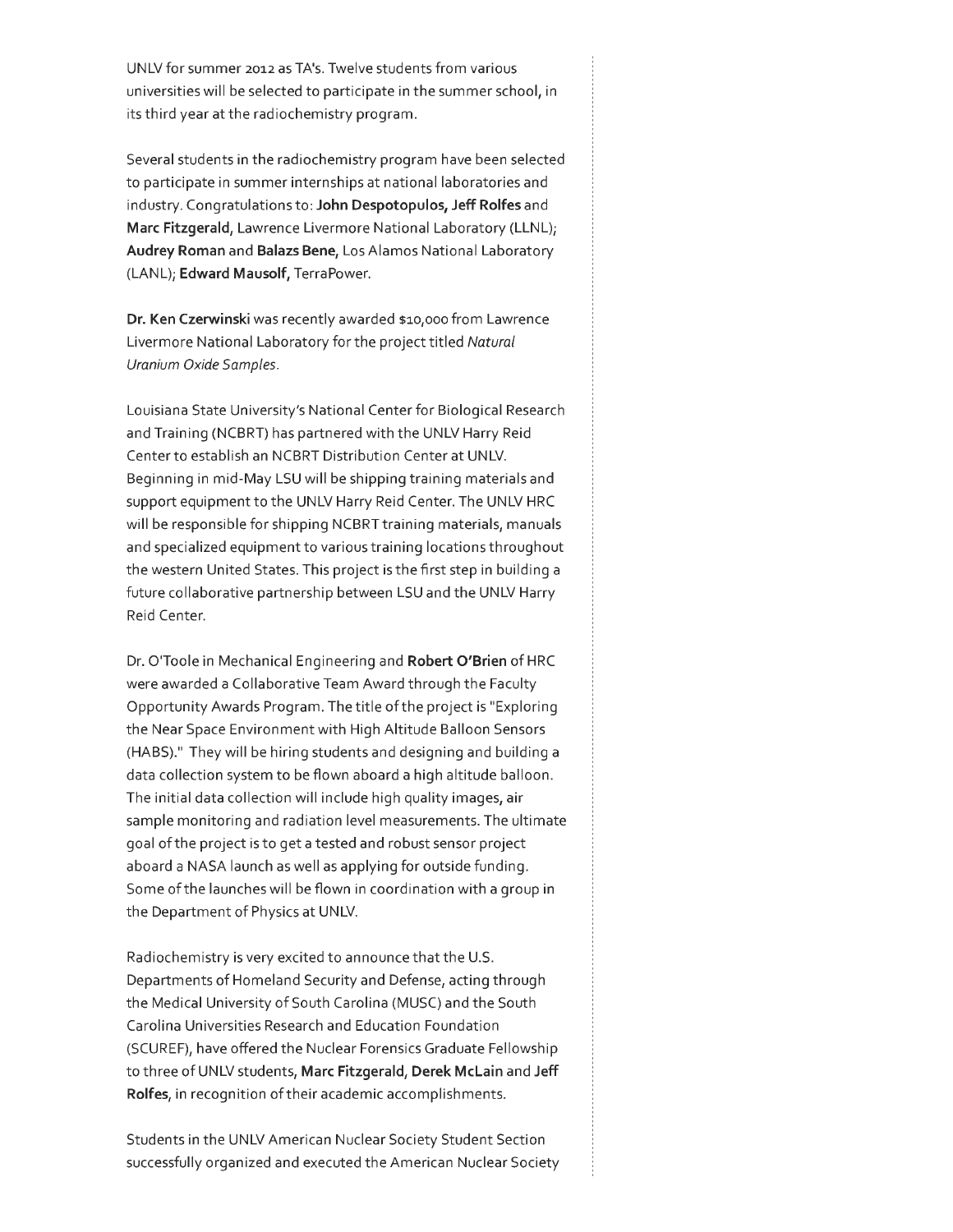(ANS) Student Conference on UNLV's campus on April 12-15, 2012. Over soo professionals, undergraduate and graduate students from universities across the country attended the conference and job fair. The event was sponsored by several nuclear based companies and national laboratories and included several events such as student technical presentations, workshops, tours, a career fair, socials and more! Congratulations to the organizers **Sherry Faye, Vanessa Sanders, Keri Campbell, Janelle Droessler, Maryline Ferrier, Daniel Lowe, Corey Keith, Audrey Roman, Balazs Bene, Wes Boyd, Robert O'Brien, Athena Gallardo and Kim Clark** for planning a successful event! The event was supported by the Radiochemistry PhD Program, the Department of Health Physics, and the Department of Nuclear Engineering with members from each group serving as volunteers. Watch the interview with **Sherry Faye** featured on KTNV, Action News 13.

#### **Recent Publications:**

**Dr. Longzhou Ma,** along with coauthor graduate students of Mechanical Engineering, UNLV, and former postdocs, published "Time-Dependent Fatigue Crack Propagation Behavior of Two Solid-Solution-Strengthened Ni-Based Superalloys-INCONEL 617 and HAYNES 230" in a high-ranked journal: METALLURGICAL AND MATERIALS TRANSACTIONS A, VOLUME 43A, FEBRUARY 2012: 491-504. This work was funded by NEUP 2009 to study the fatigue crack propagation of alloys 617 and 230, which has been considered as prime candidate and backup material respectively used for heat exchange components in the future gas-cooled reactor of the NGNP (next generation nuclear plant) system. This article presented the effects of hold time on fatigue crack propagation behavior oftwo alloys, identified the time-dependent fatigue crack propagation process, discussed carbides effects on cracking rate, measured the thermal activation energy associated with environment-induced cracking mechanism, and discussed the SAGBOE (stress assisted grain boundary oxygen embrittlement) mechanism. A general model was adapted to describe the fatigue crack propagate rates under cycle/time-dependent conditions.

The results of joint research between HRC **(Drs. Hartmann & Ma)**  and the Environmental Protection Agency (EPA, Dr. Rogers) was published: K.R. Rogers, K. Bradham, T. Tolaymat, D.J. Thomas,T. **Hartmann, L. Ma,** A. Williams: *Alterations in physical state of silver nanopartic/es exposed to synthetic human stomach fluid.* Science of the Total Environment 420, 334-339, (2o12). Hereby citratestabilized AgNPs were exposed to synthetic human stomach fluid and changes in size, shape, zeta potential, hydrodynamic diameter and chemical composition were determined using surface plasmon resonance, high resolution transmission electron microscopy/energy dispersive X-ray spectroscopy, dynamic light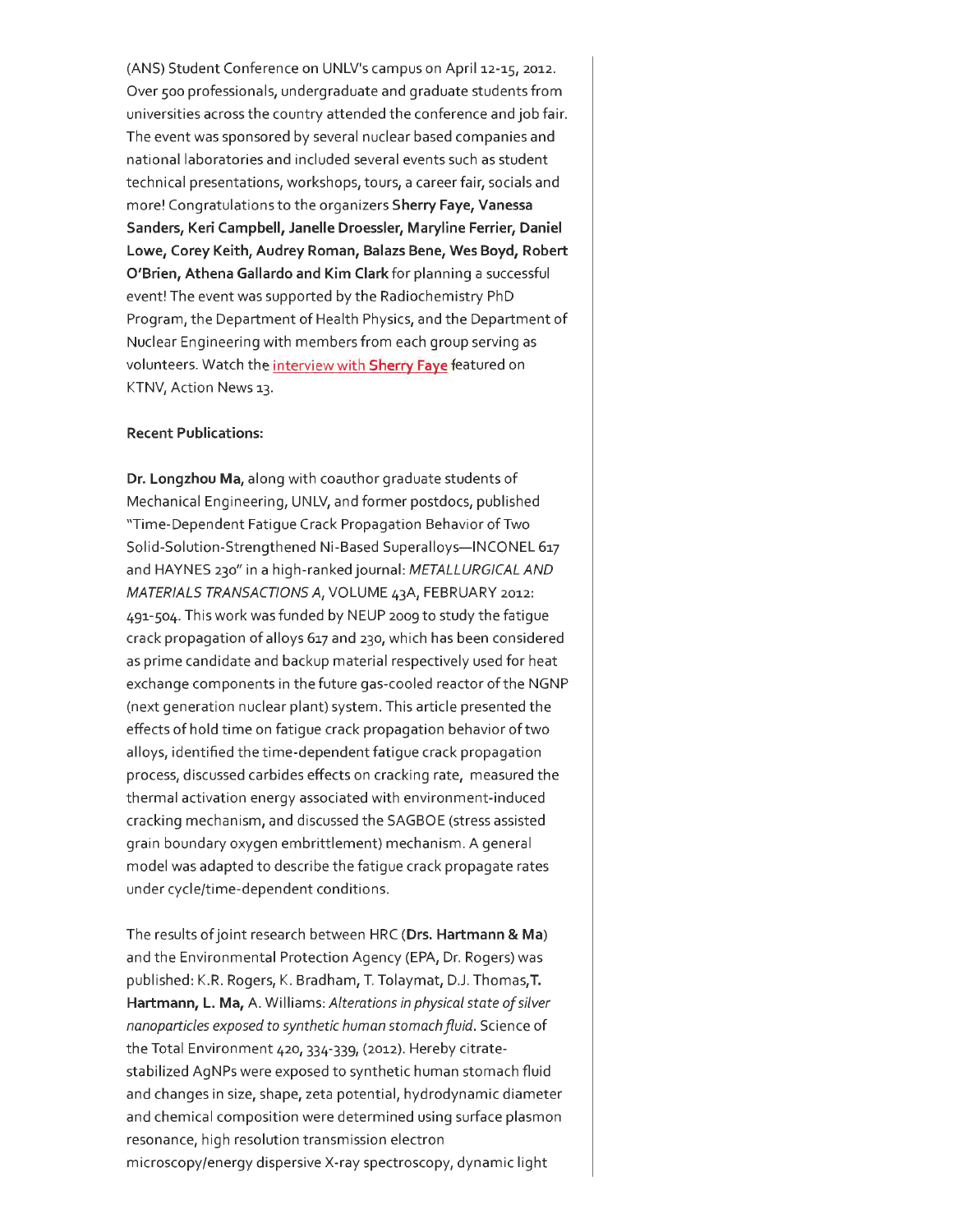scattering, and X-ray diffraction combined with Rietveld structure refinement.

**Mausolf, Edward; Droessler, Janelle; Poineau, Frederic; Hartmann,**  Thomas; Czerwinski, Kenneth, 2012, "TPP-TcO4Immobilization", *Radiochim. Acta,* vol. 100, pp. 1-4.

Synthesis and Characterizaion of Th2N2(NH)Isomorphous to Th2N3, **Silva, Week,** Yeamans, Hunn, **Cerefiee, Sattelberger, Czerwinski,** *Inorganic Chemistry.* 

On the structure of B-Molybdenum Dichloride, **Poineau, Johnstone, Week, Kim,** Conradson, **Sattelberger, Czerwinski,** *Inorganic Chemistry.* 

Crystal and Electronic Structures of Neptunium Nitrides Synthesized Using a Fluoride Route, **Silva, G. W. Chinthaka; Week, Philippe F.; Kim, Eunja;** Yeamans, Charles **B.;Cerefiee, Gary S.; Sattelberger, Alfred P.; Czerwinski, Kenneth R.,** *Journal of the American Chemical Society* (2012), 134(6), 3111-3119.

#### **EVENTS**

The Harry Reid Center sponsored the Fourth Integrated Symposium on Collaborative Research Initiatives Between National Security Technologies, LLC and the University of Nevada, Las Vegas on February 28,2012, to explore more in-depth collaborations between the Nevada National Security Site and UNLV. The event was expected to draw between 50 and 75 scientists and engineers from both institutions and focused on how to exploit the strengths of each institution to increase research and applied science and engineering sponsorships. This is the fourth in a series of symposia between the two organizations meant to foster discussion between attendees. The symposium featured 18 speakers, 9 from each organization. The next symposium, planned for late spring or summer, will focus on existing collaborations and will explore the accomplishments of those efforts.

HRC hosted visitors from LANL, NASA Glenn, and NASA Marshall on March 9<sup>th</sup> and discussed potential space nuclear power research at UNLV with faculty and others in the HRC and the College of Engineering.

**Erik Johnstone, Balazs Bene, Bradley Childs, Audrey Roman, Sherry Faye** and **Ralf Sudowe** presented at the MARC IX conference in Kona, Hawaii March 26-30, 2012.

**Dr. Ken Czerwinski** was asked to chair a session at the Spring ACS conference in San Diego, CA, March 27-30, 2012. Also giving